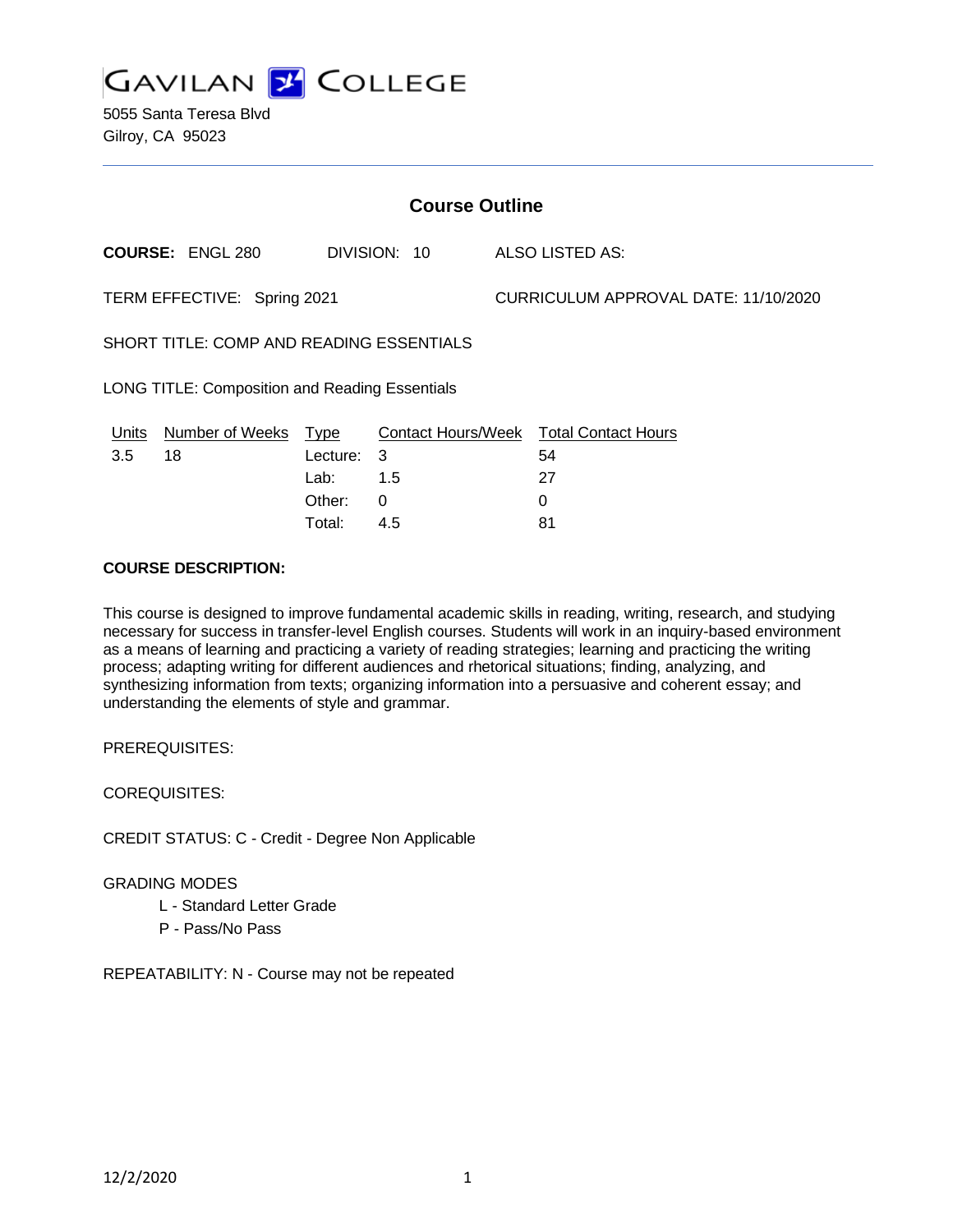SCHEDULE TYPES:

02 - Lecture and/or discussion

03 - Lecture/Laboratory

04 - Laboratory/Studio/Activity

047 - Laboratory - LEH 0.7

- 05 Hybrid
- 71 Dist. Ed Internet Simultaneous
- 72 Dist. Ed Internet Delayed
- 73 Dist. Ed Internet Delayed LAB
- 737 Dist. Ed Internet LAB-LEH 0.7

# **STUDENT LEARNING OUTCOMES:**

1. Recognize and practice steps in the writing process.

Measure of assessment: Metacognitive Journals, Writings, Revision Action Plans, etc.

2. Recognize and practice steps in the reading process.

Measure of assessment: Journals, Writings, Group Activities, Presentations, etc.

3. Read and respond to texts utilizing analytical reading strategies.

Measure of assessment: Essays, Reader Response writing, Creation of graphic organizers, etc.

4. Demonstrate ability to write academic essays in and out of class.

Measure of assessment: Essays, short writings in response to research, etc.

5. Recognize, practice, and apply research and citation techniques.

Measure of assessment: Annotated Works Cited, Research Papers, Short Writings, Parenthetical Citation Handouts and Activities, etc.

6. Students will identify and apply strategies for college success that utilize both the cognitive and affective domains.

Measure of assessment: writings, presentations, group work/projects, etc.

# **CONTENT, STUDENT PERFORMANCE OBJECTIVES, OUT-OF-CLASS ASSIGNMENTS**

Curriculum Approval Date: 11/10/2020 **- DE MODIFICATION ONLY**

9 Content Hours

Identify students? reading and writing strengths and challenges to foster and support scholarly identities. Introduce and review time management and other successful study habits, such as note taking and small group and whole class participation. Encourage student agency through communication, choice, and reflection.

Student Performance Objectives (SPO): Students will practice, recognize and apply successful learning habits that best fit their needs.

Out-of-Class Assignments: metacognitive journals, written self-assessments, action plans, and/or reflective essays; recursive reading and writing assignments.

9 Hour Content

Introduction to and application of prereading strategies, such as activating schema, previewing, skimming, identifying purpose and genre, chunking, crafting inquiries, utilizing graphic organizers, understanding and utilizing metacognition.

Student Performance Objectives (SPO): Students will practice and apply pre-reading strategies. Out-of-Class Assignments: metacognitive journals, reader responses, graphic organizers.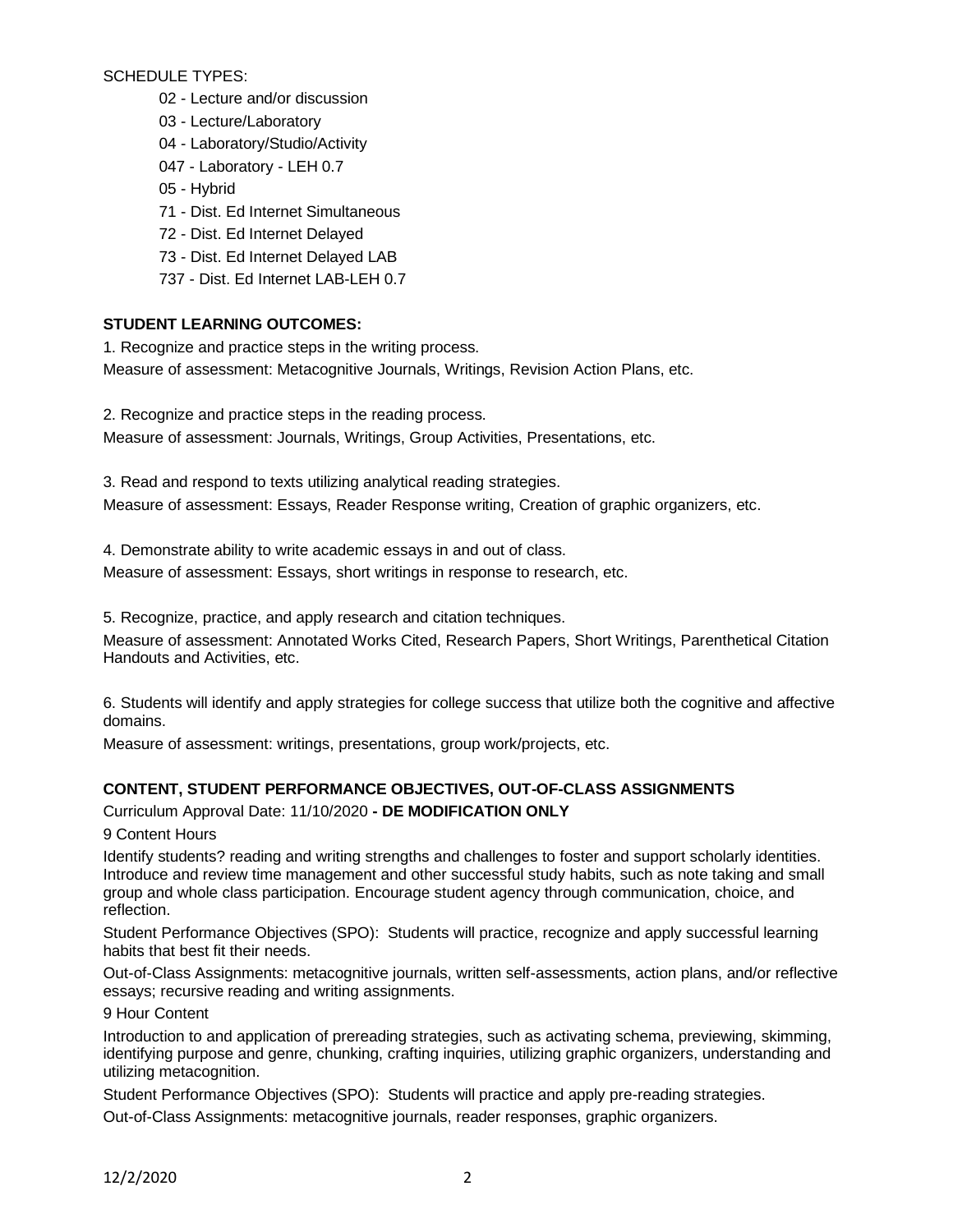## 9 Hours Content

Introduce and review components of essay structure and organizational strategies. Introduction to and application of prewriting strategies, such as brainstorming and freewriting, understanding purpose and audience, starting to choose topics, main arguments, and organizational and rhetorical strategies.

Student Performance Objectives (SPO): Students will practice and apply prewriting strategies.

Out-of-Class Assignments: metacognitive journals, reading and annotating the prompts, brainstorming for prompts, outlining arguments.

### 9 Hours Content

Introduction to and application of reading strategies, such as identifying main ideas, supporting points, and rhetorical choices, utilizing reader-response strategies, graphic organizers, vocabulary building, and annotation, encouraging choice, inference, and personal connection to texts.

Student Performance Objectives (SPO): Students will demonstrate ability to read critically and respond to texts.

Out-of-Class Assignments: metacognitive journals, reading and annotating, graphic organizers, identifying contextual clues and looking up key vocabulary terms.

### 9 Hours Content

Apply rhetorical choices in writing to demonstrate awareness of purpose and audience. Reflect upon writing choices and strategies for developing an effective thesis-driven essay, such as word choice and word order, rhythm, tone, pacing, and organization of ideas. Identify the rhetorical choices in texts and apply them to individual writing. Craft text-based essays, texts can include concepts derived from readings, images, videos, symbols, lyrics, and so forth.

Student Performance Objectives (SPO): Students will demonstrate ability to write for a variety of purposes and audiences.

Out-of-Class Assignments: IRW essay packets containing both reading and writing process work; reflective essays.

### 9 Hours Content

Introduction to and application of post-reading strategies: summary, inquiry, paraphrase, analysis, synthesis, critique, and evaluation. Reflect on reading(s) to inform and promote critical thinking, engage in academic discourse in class, both verbal and written, make connections to self, text, community, and world.

Student Performance Objectives (SPO): Students will demonstrate ability to comprehend and respond to texts, question and challenge writers? claims and rhetorical approach, expand upon ideas in texts to develop authentic arguments.

Out-of-Class Assignments: metacognitive journals, reader responses, summaries, etc.

#### 7 Hours Content

Introduction to and application of research strategies, such as summarizing, paraphrasing, synthesizing, quoting, and embedding sources. Introduction to and application of MLA citation guidelines and formatting, including parenthetical citation and works cited page.

Student Performance Objectives (SPO): Students will demonstrate ability to integrate sources in their writing with proper citation.

Out-of-Class Assignments: metacognitive journals, text-based essays that utilize summary, paraphrase, and quotes.

#### 4 Hours Content

Introduction to Gavilan Research Database and research strategies, such as finding and evaluating sources, including detecting bias and credibility. Apply critical thinking to select and engage with relevant articles that enhance depth and complexity of their argument(s).

Student Performance Objectives (SPO): Students will practice finding and evaluating sources.

Out-of-Class Assignments: metacognitive research journals and annotated works cited.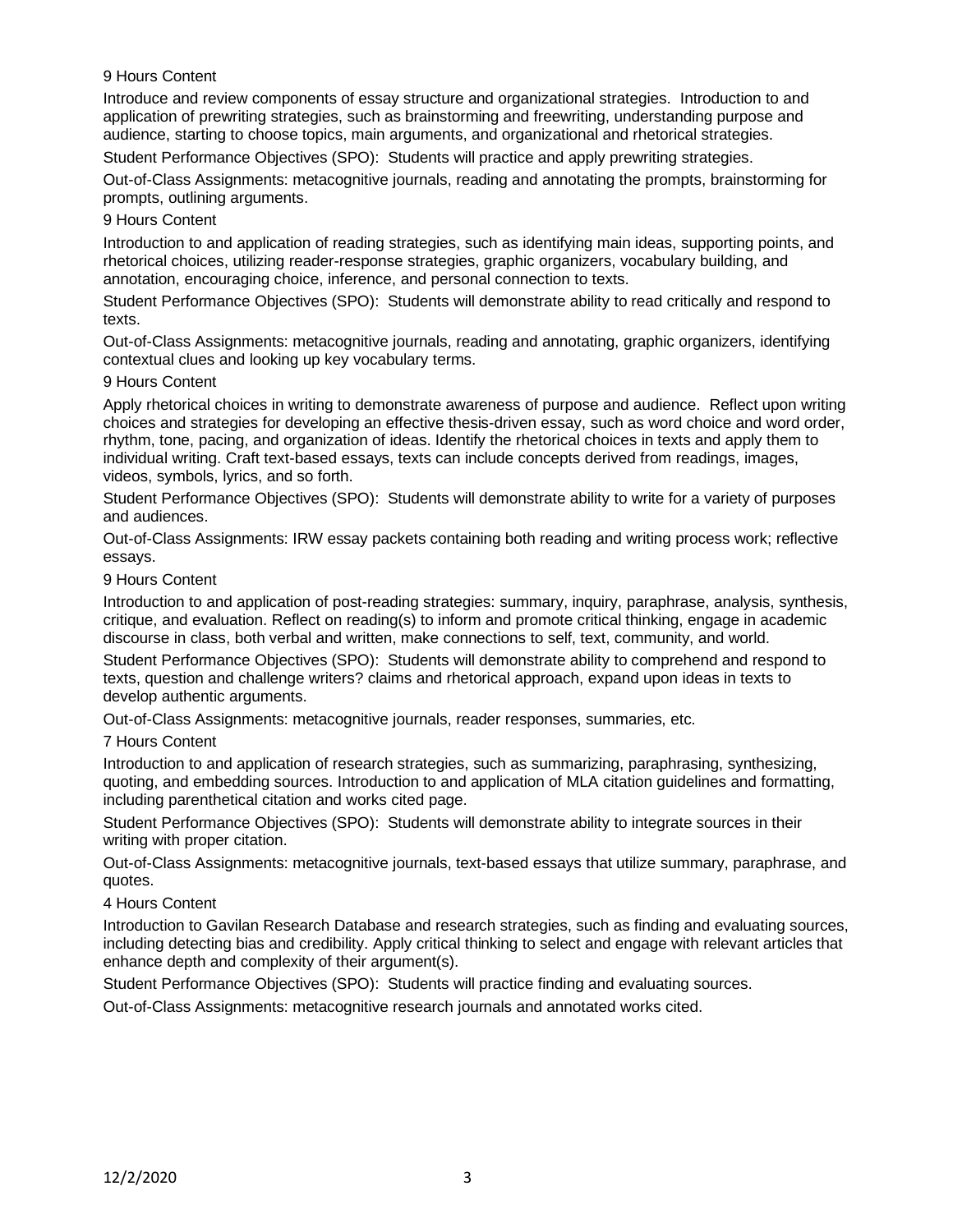9 Hours Content

Introduction to and application of global revision strategies, such as responding appropriately to the prompt, formulating an identifiable thesis, using concrete evidence, using an effective organizational strategy, demonstrating audience awareness. Develop and demonstrate the ability to utilize revision strategies through effective audience response, using peer response and/or instructor feedback to inform revision.

Student Performance Objectives (SPO): Students will be able to identify and address global revision concerns in their own writing.

Out-of-Class Assignments: annotated rough drafts included in IRW essay packets; reflective essays.

7 Hours Content

Introduction to and application of editing and proofreading strategies, such as combining and refining sentences for clarity and conciseness. Introduction to and application of strategies for identifying and correcting spelling, punctuation, and sentence-level errors. Identify and review correct formatting and citation.

Student Performance Objectives (SPO): Students will be able apply editing and proofreading strategies to their own writing.

Out-of-Class Assignments: annotated rough drafts included in IRW essay packets; reflective essays.

# **METHODS OF INSTRUCTION:**

1) Lecture; 2) Small group and class discussions; 3) In-class instructor-guided modeling, interpretation, and analysis; 4) Reading and writing workshops.

# **OUT OF CLASS ASSIGNMENTS:**

Required Outside Hours: 54

Assignment Description:

Out-of-Class Assignments: Examples include metacognitive journals, written self-assessments, action plans,and/or reflective essays; recursive reading and writing assignments, reader responses, graphic organizers. reading and annotating the prompts, brainstorming for prompts, and outlining arguments.

Required Outside Hours: 54

Assignment Description:

Required Outside Hours: 54

Assignment Description: Out-of-Class Assignments: Examples include metacognitive journals, reading and annotating, graphic organizers, identifying contextual clues, looking up key vocabulary terms, IRW essay packets containing both reading and writing process work; reflective essays, reader responses, summaries,, text-based essays that utilize summary, paraphrase, and quotes, annotated works cited, etc.

## **METHODS OF EVALUATION:**

Other methods of evaluation

## **REPRESENTATIVE TEXTBOOKS:**

RECOMMENDED: Annette Rottenberg. Elements of Argument (12th edition). Bedford/St. Martin,2018. ISBN: 978-1319056728 Reading Level of Text, Grade: 15th Verified by: Dana Young Gerald Graff and Cathy Birkenstein. They Say/I Say. New York, NY: W.W. Norton,2018. ISBN: 978-0-393-6317-8